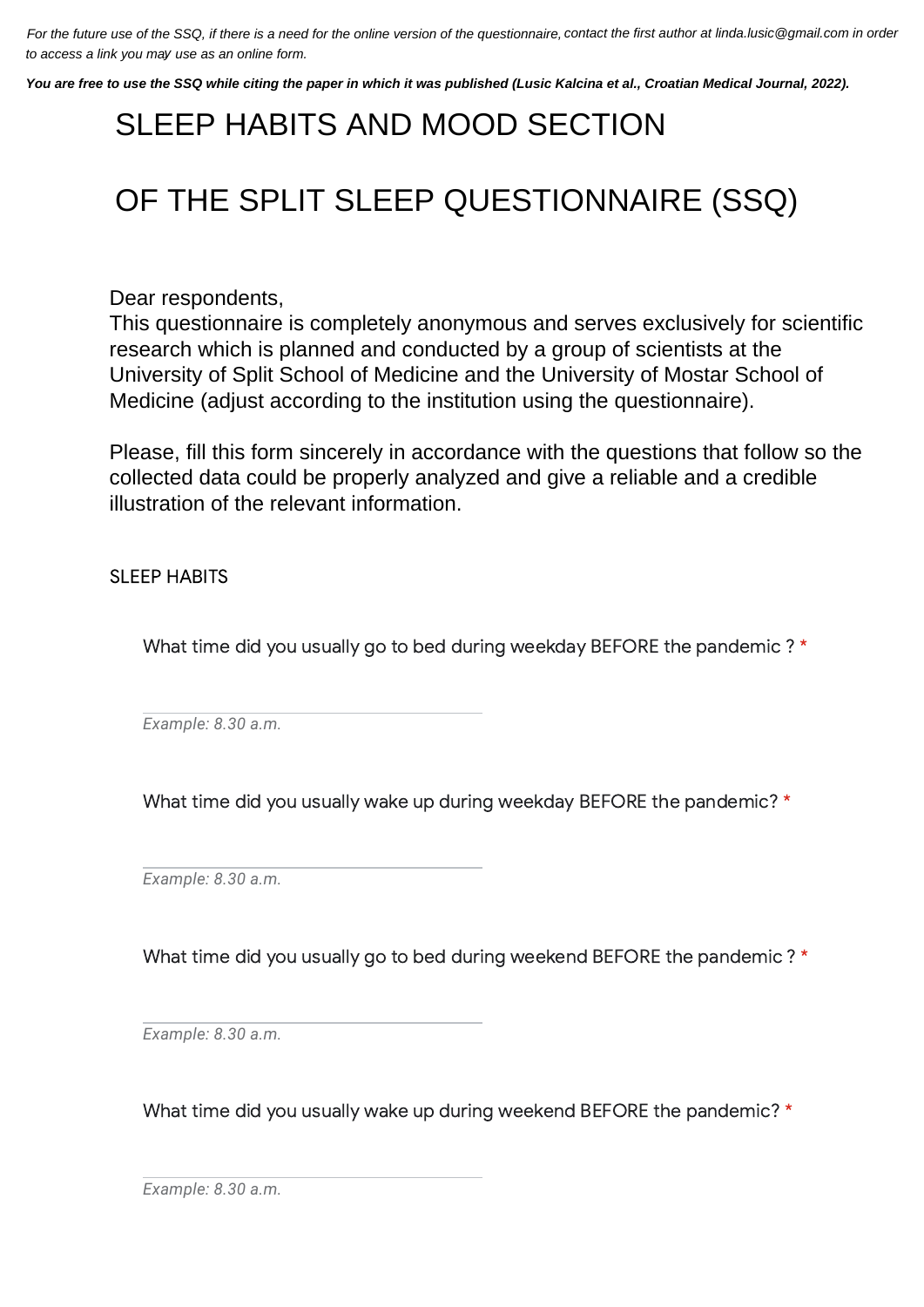What time do you usually go to bed during weekday DURING the pandemic? \*

*Example: 8.30 a.m.*

What time did you usually wake up during weekday DURING the pandemic? \*

*Example: 8.30 a.m.*

What time do you usually go to bed during weekend DURING the pandemic? \*

*Example: 8.30 a.m.*

What time did you usually wake up during weekend DURING the pandemic? \*

*Example: 8.30 a.m.*

How long (in minutes) did it usually take for you to fall asleep BEFORE the pandemic: \*

How long (in minutes) does it usually take for you to fall asleep DURING the pandemic: \*

How did you usually wake up BEFORE the pandemic: \*

*Mark only one oval.*



By myself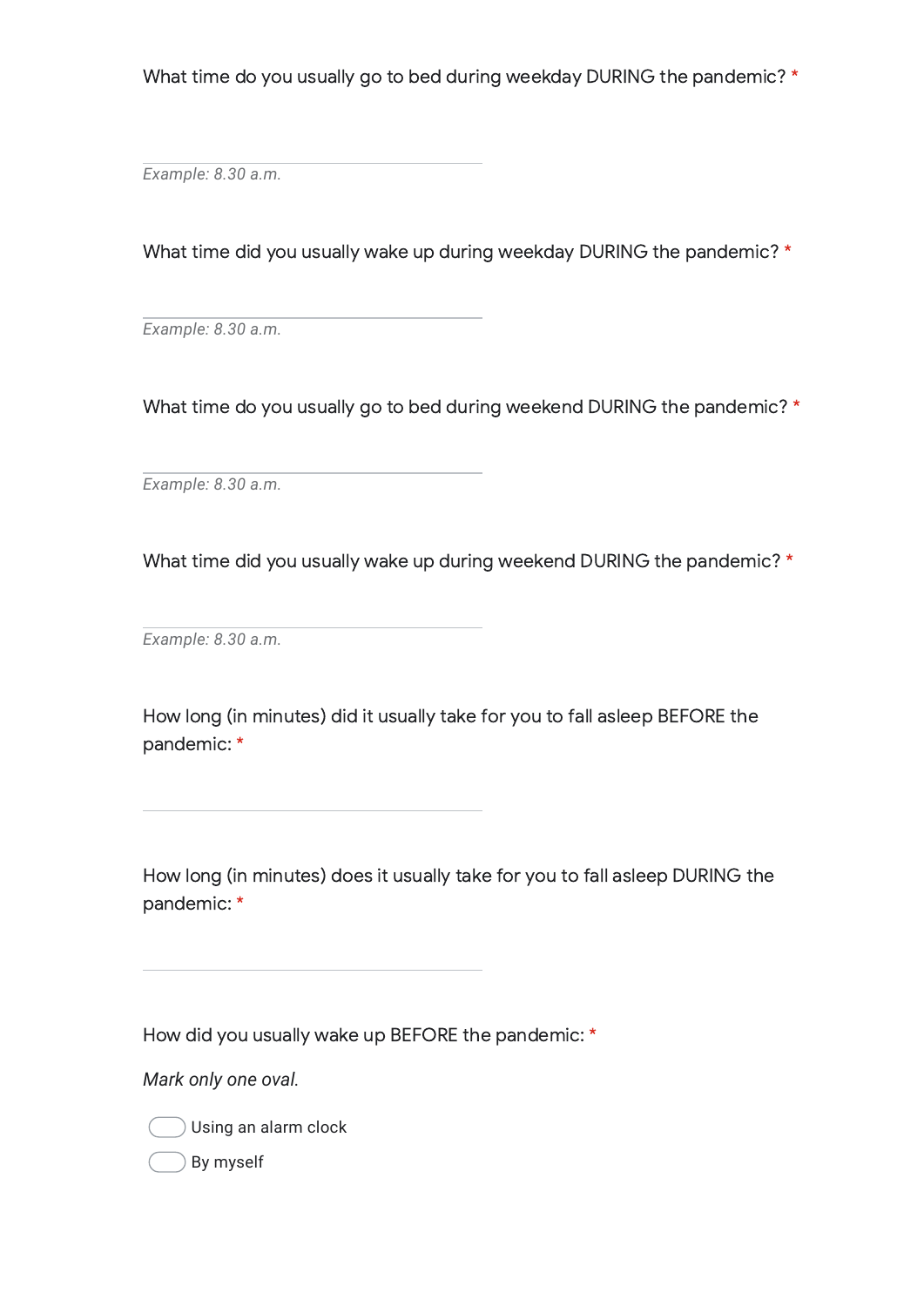How do you usually wake up DURING the pandemic: \*

*Mark only one oval.*



By myself

Did you usually take naps BEFORE the pandemic? \*

*Mark only one oval.*



No

Do you usually take naps DURING the pandemic? \*

*Mark only one oval.*



Did you wake up frequently at night BEFORE the pandemic? \*

*Mark only one oval.*

Yes

No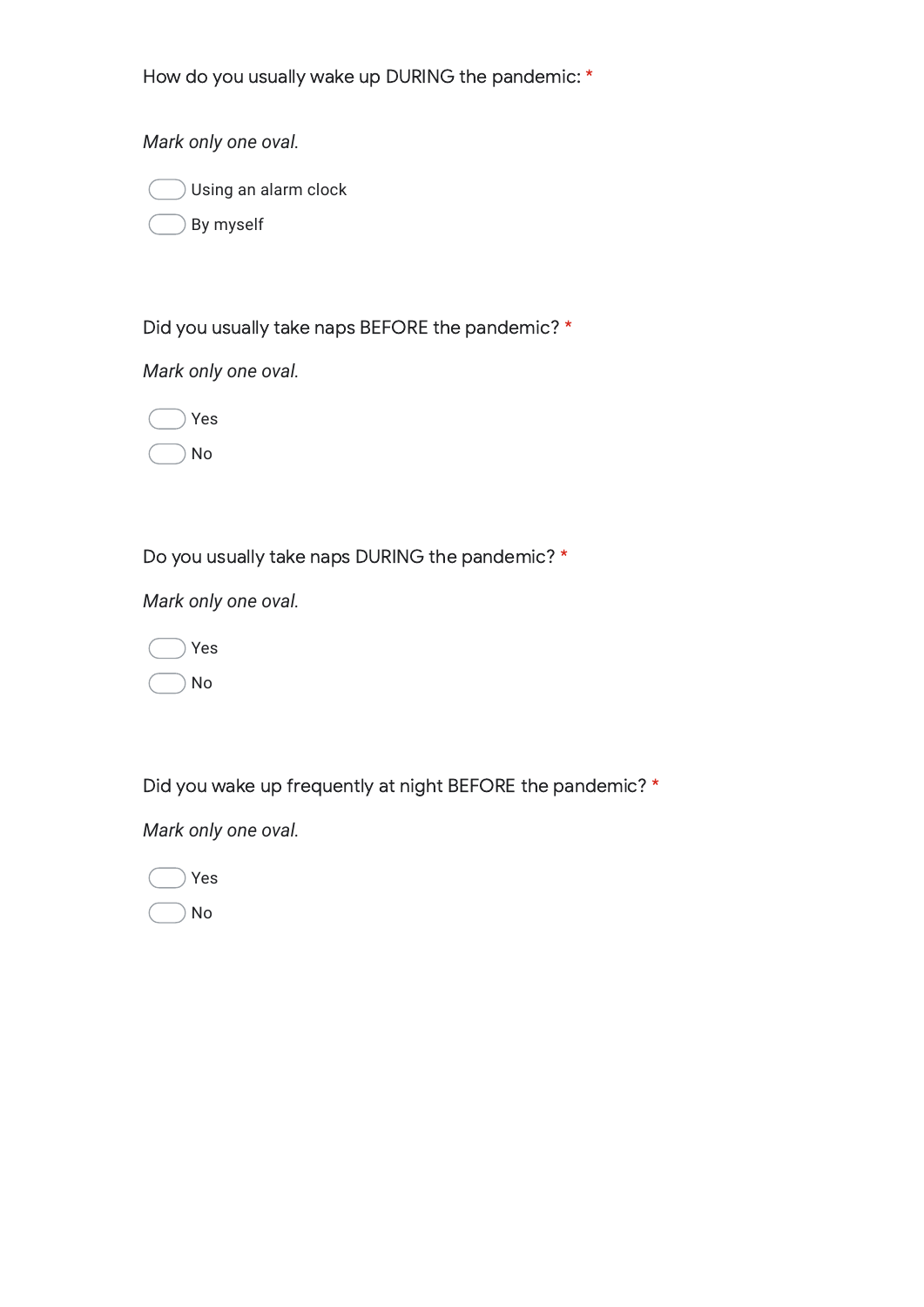If yes, how often have you experienced awakenings during night BEFORE the pandemic:

*Mark only one oval.*

Rarely **Occasionally** Frequently Almost always

Do you wake up frequently at night DURING the pandemic? \*

*Mark only one oval.*

Yes No

If yes, how often do you experience awakenings during night DURING the pandemic:

*Mark only one oval.*

| Rarely        |
|---------------|
| Occasionally  |
| Frequently    |
| Almost always |

Did you have insomnia BEFORE the pandemic? \*

*Mark only one oval.*



No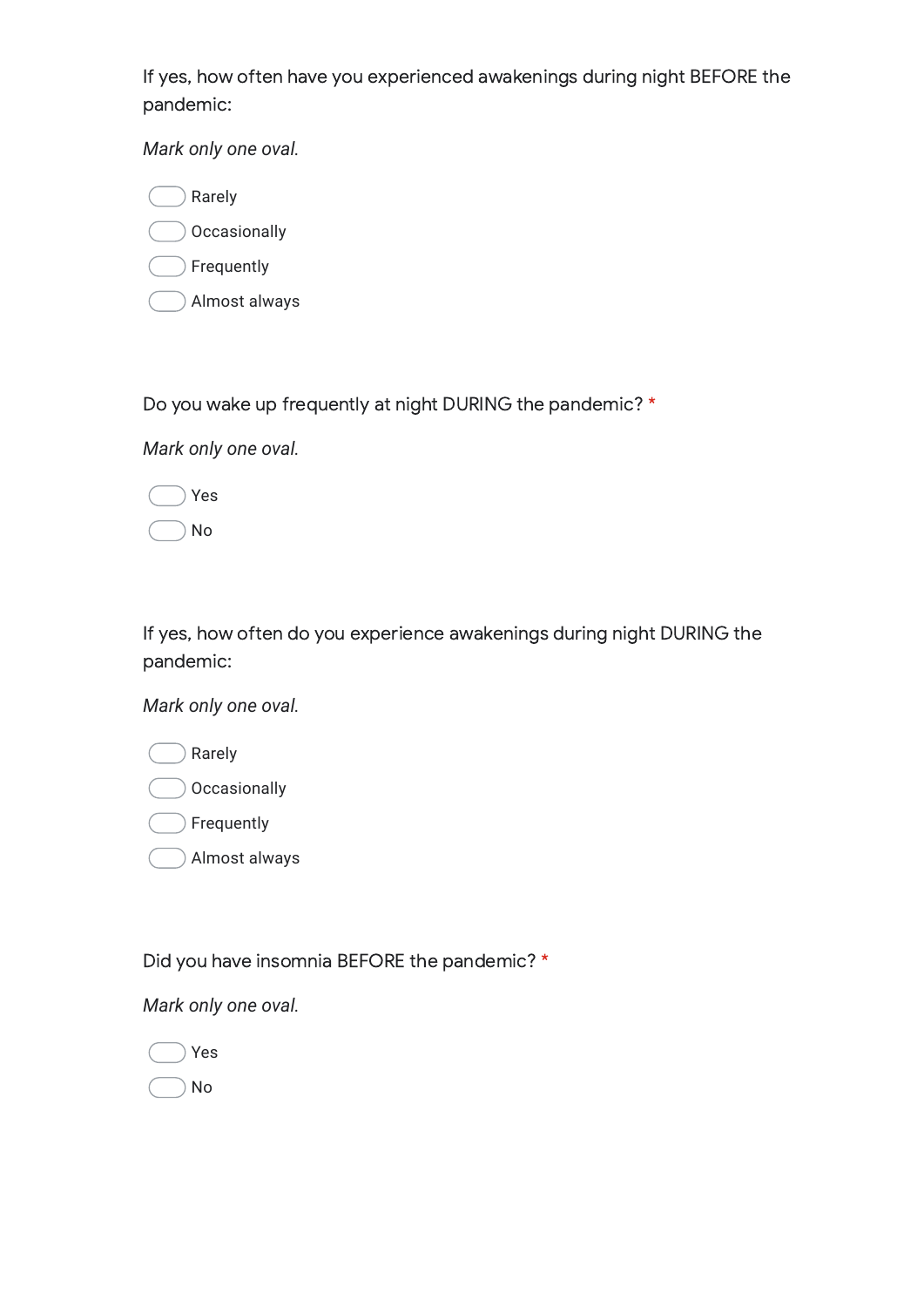Do you have insomnia DURING the pandemic? \*

*Mark only one oval.*

|  | Yes |
|--|-----|
|  | No  |

Have you experienced difficulty falling asleep when going to bed in the evening BEFORE the pandemic? \*

*Mark only one oval.*



Have you experienced difficulty falling asleep when going to bed in the evening DURING the pandemic? \*

*Mark only one oval.*

|  | Yes |
|--|-----|
|  | No  |

Did you find yourself chronically tired before the pandemic? \*

*Mark only one oval.*

Yes

No

Do you find yourself chronically tired during the pandemic? \*

*Mark only one oval.*

Yes

No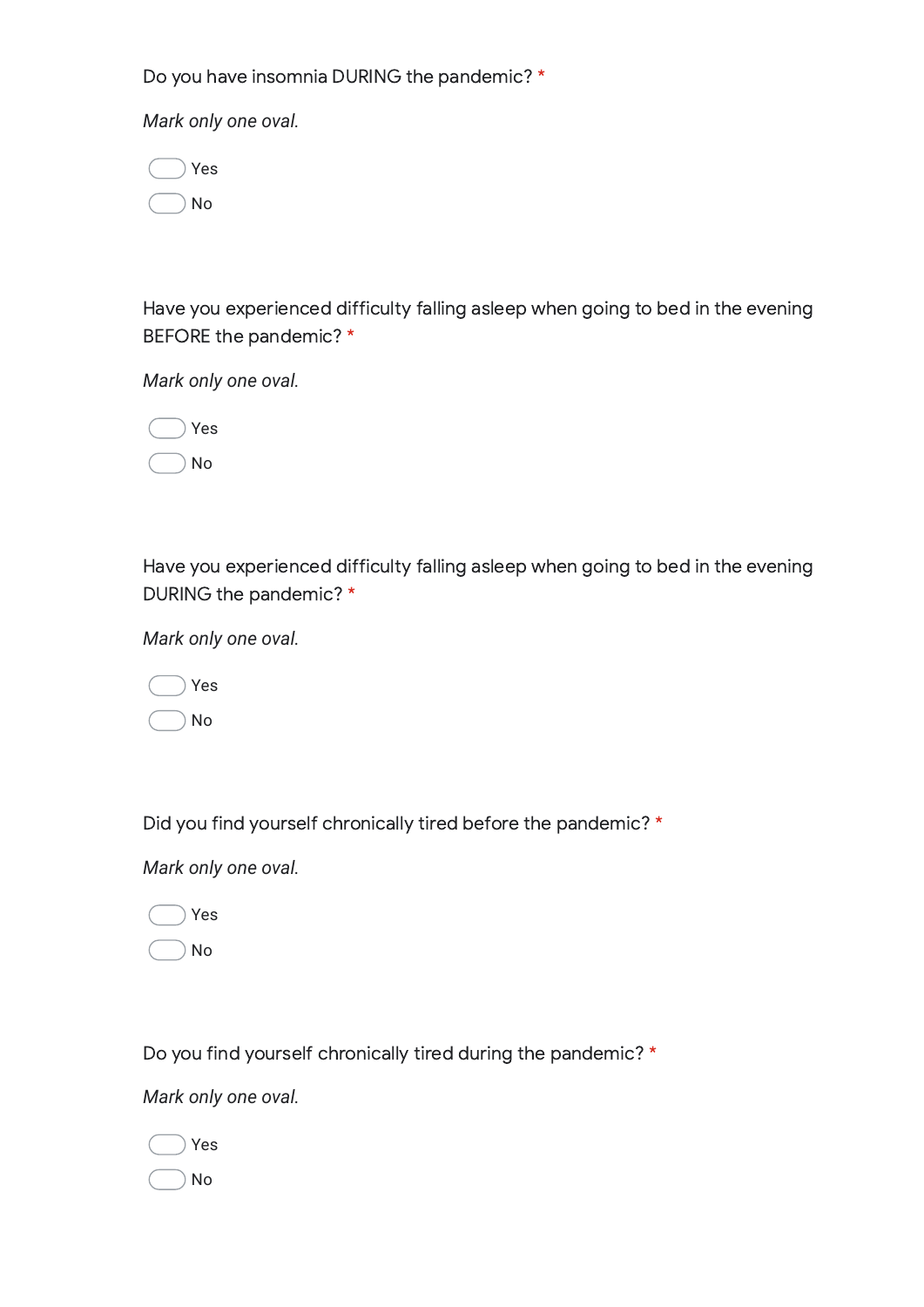Do you have any chronic disease? \*

*Mark only one oval.*

Yes

No

If YES, which one?

## MOOD SELF-ASSESSMENT

## BEFORE the pandemic, how often did you feel: \*

*Mark only one oval per row.*

|                               | Not at all | Somewhat | Moderately Very much so |
|-------------------------------|------------|----------|-------------------------|
| Calm?                         |            |          |                         |
| Rested?                       |            |          |                         |
| Content?                      |            |          |                         |
| Anxious (tense, preoccupied)? |            |          |                         |
| Angry (irritatable)?          |            |          |                         |
| Scared?                       |            |          |                         |
| Discouraged about the future? |            |          |                         |
| Sad?                          |            |          |                         |